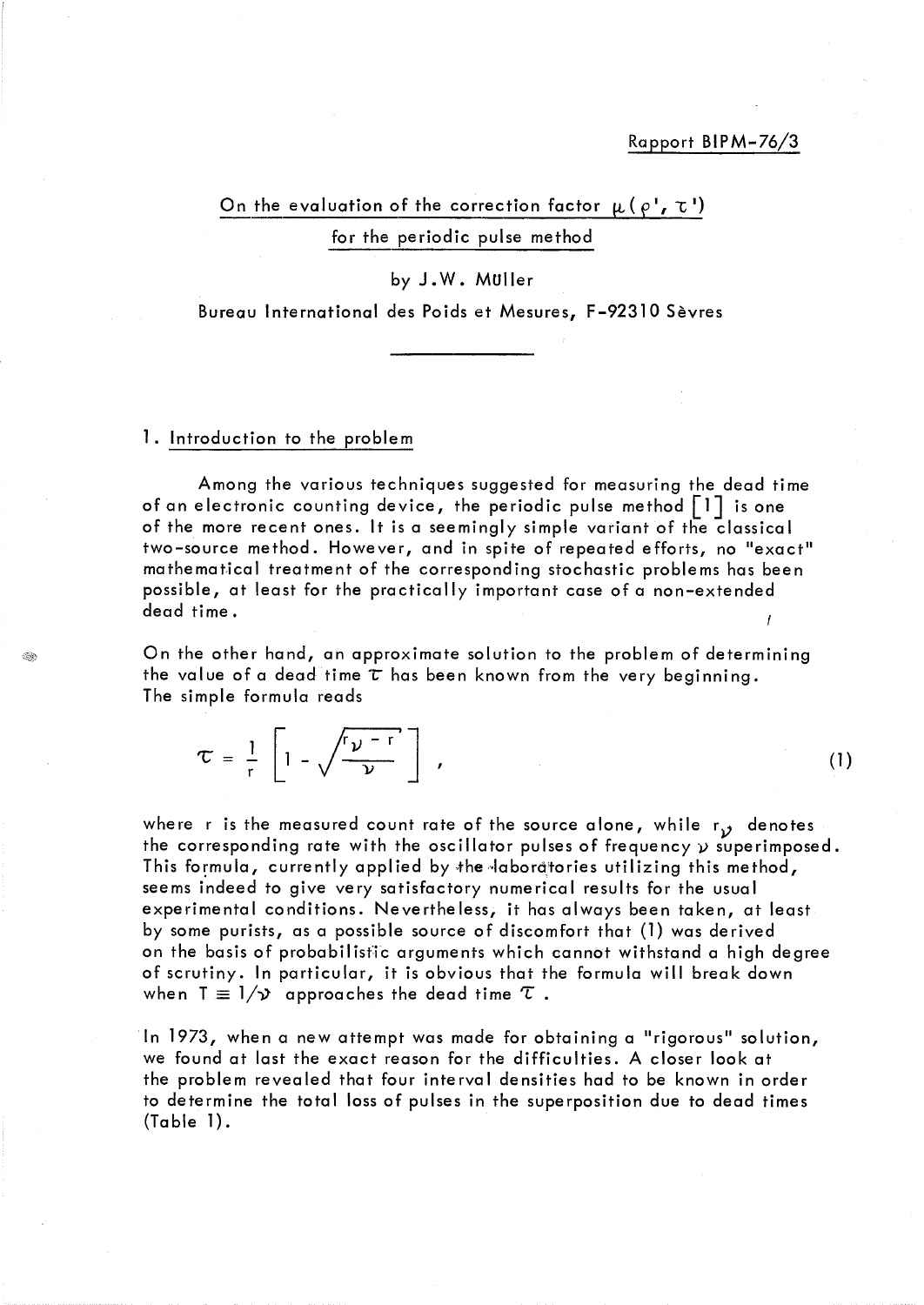| Case | Time origin given<br>by a registered event of ! | End of interval given by the arrival<br>of events from the original series of |
|------|-------------------------------------------------|-------------------------------------------------------------------------------|
| a    | type p                                          | type <i>ç</i>                                                                 |
| b    | type p                                          | type $\nu$                                                                    |
|      | type v                                          | $type$ $Q$                                                                    |
|      | type $\nu$                                      | type $\nu$                                                                    |

Table 1 - Characteristics of the "start" and "stop" events for the relevant time intervals.

> Type p means that the pulse originates from the source, whereas  $y$  refers to the oscillator.

While three of the densities corresponding to the intervals defined in Table 1 can be readily stated (cases a and c give rise to a step function, case d results in a Dirac comb), case b is much less obvious; the description of a possible way to its numerical evaluation is the subject of the present study.

If we begin the reasoning, as may seem natural, with a registered  $\rho$ -pulse, then determining the arrival time of the next  $y$ -event is equivalent to stating when the last  $\gamma$  has arrived, as a result of their strict periodicity. However, it is easy to realize that the density for this last  $\nu$  -event cannot be uniform, for any arrival at a time less than  $\tau$  before the  $\rho$ -event would have been a serious obstacle for its registration. Nevertheless, the inhibition is not an absolute one because the  $y$ -event may have fallen into the dead time of a previously registered  $\rho$ -event. Whether this takes place or not depends on the sequence of ail the previously counted pulses, and it will become obvious why reasonings of this type are uncomfortable: at each step the "prehistory" should be known, but the number of possibilities is so rapidly increasing that this way of approach looks hopeless even to an optimist.

This desparate state of affairs has stopped any real progress on this problem for years and it is only quite recently that we believe we have found a way out of the vicious circle.

Although in general the superposition of renewal processes results in a series of events which is lacking this convenient feature, it may still happen that some of the arrival times conserve the property of being renewal points. In Feller's terminology  $\lceil 2 \rceil$  these instants are called renewal epochs. Their significance lies in the fact that from such a point onwards, the previous development of the process, i.e. all its "history", has no influence whatsoever on the future evolution. In our case, as is easily verified, the arrival times of registered  $\nu$ -events have this remarkable property.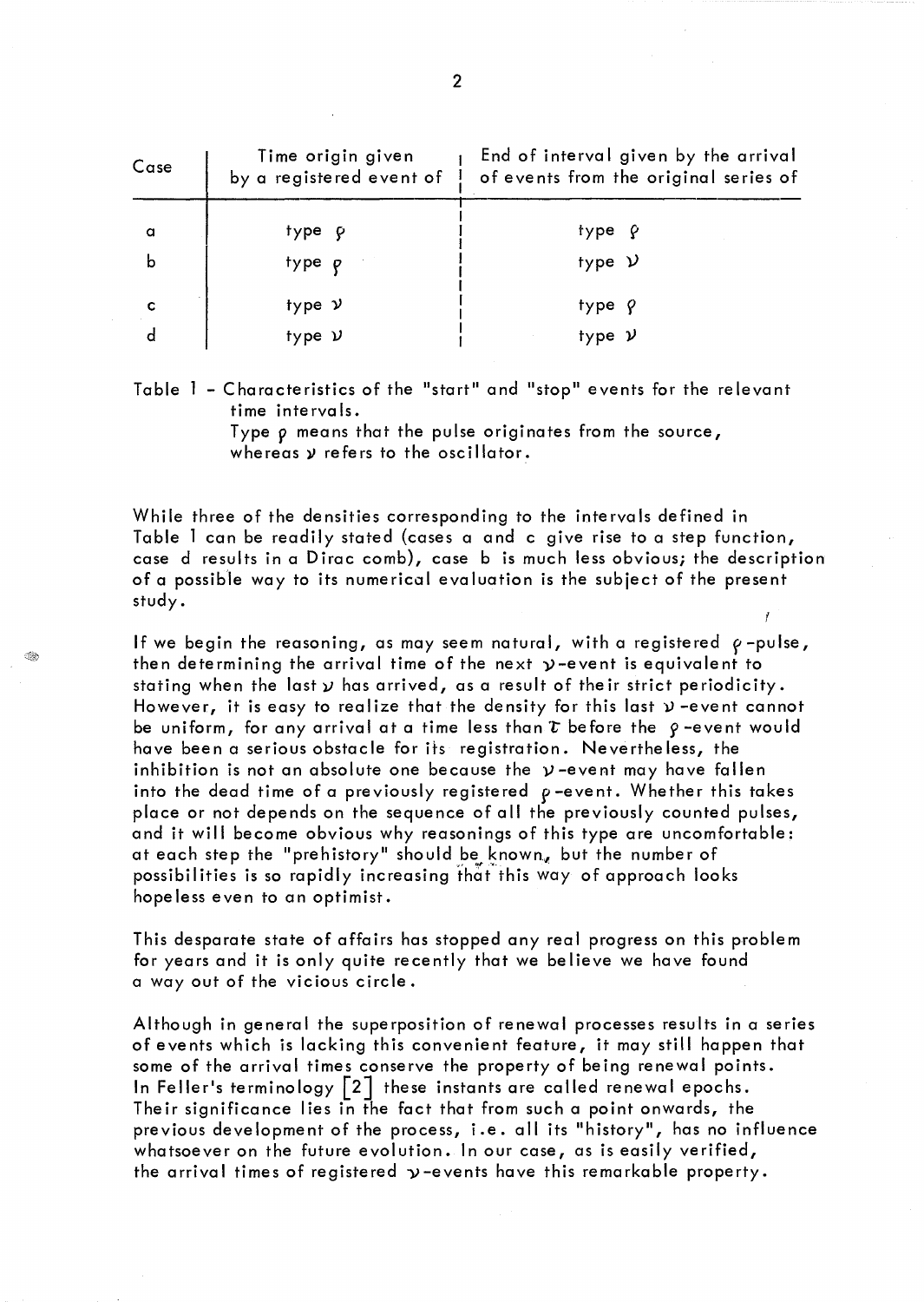The main problem is thus reduced to an evaluation of the probability density, denoted by  $D(t)$  in what follows, of the time interval between a registered p-and the following  $\nu$ -pulse, which may be counted or lost. For the reason given above it is more practical, however, to start the consideration with a  $y$ -event. For the calculation we shall first suppose that we know the value  $\tau$  of the non-extended dead time as well as the original count rate p of the source (i.e. for  $\tau=0$ ), the emissions of which are assumed to form a Poisson process. At a later stage (not included here) it will be possible to restrict ourse Ives to observable quantities alone, as was the case in (1). Once the density D (t) is known, it is a simple matter to obtain the corresponding correction factor  $\mu$ .

#### 2. Derivation of the interval density D(t)

It is convenient to derive first two related density functions, called  $A(t)$  and  $B(t)$ , from which  $D(t)$  can then be readily obtained. Both intervals start with a  $\nu$ -event which will be recorded in one case, but suppressed in the other. For convenience we restrict ourse Ives to the region of most interest where

$$
T = 1/\nu \geq \tau.
$$

S.

This condition is easy to fulfil by a corresponding choice of the oscillator frequency and avoids the case where  $y$  -pulses fall into their own dead times.

### a) Case I where  $\nu$  has been registered

If we start (at  $t = 0$ ) with a registered  $\nu$ -pulse, the total arrival density for the subsequently registered  $\rho$ -events is known to be given by [3]

$$
A(t) = \sum_{k} f_{k}(t) = \rho \sum_{k=1}^{K} \frac{\left[\rho(t - k\tau)\right]^{k-1}}{(k-1)!} \cdot e^{-\rho(t - k\tau)} \qquad (3)
$$

with  $K \equiv \lceil \lceil t/\tau \rceil \rceil$  and at least for  $0 \leq t \leq T$ .

 $f_k(t)$  is the normalized density for the arrival time of event number k in a Poisson process of original rate  $\rho$ , which has been distorted by a nonextended dead time  $\tau$ . The values of  $A(t)$  are calculated at regular intervals (up to l 000) and stored for later use. The domain of t may be restricted . from 0 to  $T + \tau$ . For a  $\gamma$ -pulse chosen at random, the probability for this case 1 to happen is given by the transmission factor *T<sub>V</sub>* which corresponds to the chance of an original oscillator pulse to "survive ".

 $(2)$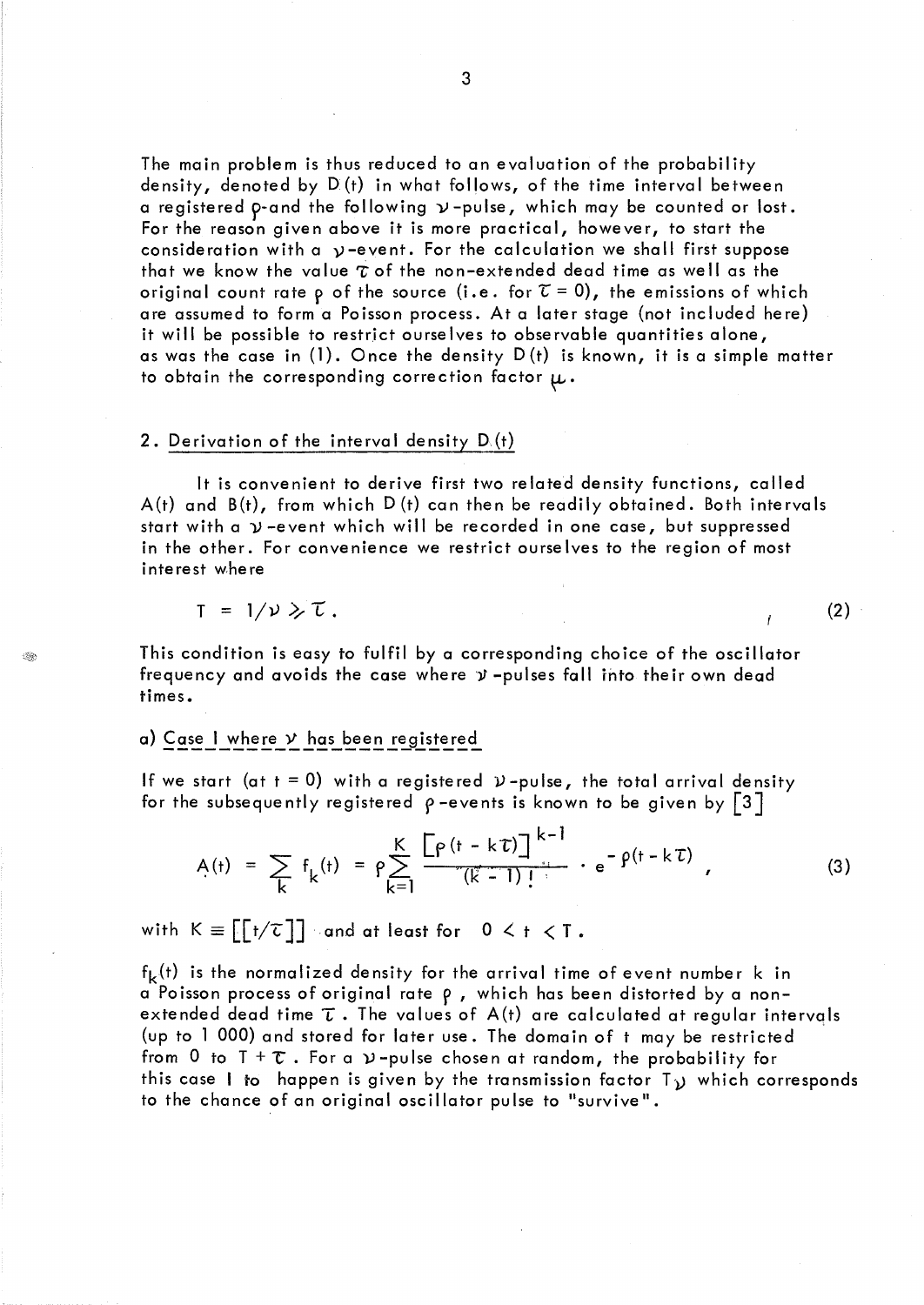# b) Case II where  $\nu$  falls into a dead time

 $\tau$ 

When  $y$  (at t = 0) has been suppressed by a preceding  $\rho$ -pulse - the mutual effacement of  $y$ -pulses is excluded by  $(2)$  -, the situation is somewhat more complicated. As a matter of fact, the rigorous treatment of this case Il would suppose a knowledge of the arrival time of the preceding  $\rho$ -pulse which is responsible for the suppression of  $y$ . However, this is just given by the final density D(t) we want to derive. Instead of trying to solve the corresponding integral equation, we prefer a recursive approach which lends itself more directly to a numerical treatment by computer. The total density  $B(t)$  for registered  $\rho$ -pulses, when the time origin is given by a suppressed  $\nu$ -event, can therefore be written for the iteration number j  $(i = 1, 2, 3, ...)$  in the following form of a convolution

$$
B_{\hat{i}}(t) = \frac{1}{\tau} \int_{0}^{L} D_{\hat{i}}(t') \cdot A(t + t') dt' . \qquad (4)
$$

For the initial step where no density D is yet available, we may start\* with the uniform distribution  $D_1(t) = 1/T$ , at least for  $\tau \in T/2$ . Again the values of  $B_i(t)$  are calculated at sufficiently many points and stored. Since it is only the ratios for  $\mathcal{F}$  , the ratio  $\mathcal{F}$ 

$$
\mathcal{C}' \equiv \mathcal{C}/\mathcal{V} = \mathcal{C}T \quad \text{and} \quad \mathcal{C}' \equiv \mathcal{C}/T = \mathcal{V} \mathcal{C} \tag{5}
$$

which have a physical meaning, any arbitrary value may be assigned to T. The simplest choice is  $T = 1$ , taking thereby the period of the oscillator as the unit of time.

### c) Determination of  $D(t)$

Once the numerical values for the distributions A and B are available, the density  $D(t)$  for the arrival of a  $\nu$ -event after a registered  $\rho$ -pulse (at  $t = 0$ ) can be evaluated recursively by the linear superposition

D'<sub>j+1</sub>(t) = 
$$
\nu^T j \cdot A(T - t) + (1 - \nu^T j) \cdot B_j(T - t)
$$
, (6)

from which we form the normalized density

$$
D_{j+1}(t) = D'_{j+1}(t) / S'_{j+1}
$$
 (7)

where

S.

$$
S_{j+1}^{i} = \int_{0}^{1} D_{j+1}^{i}(t) dt .
$$

\* cf. Appendix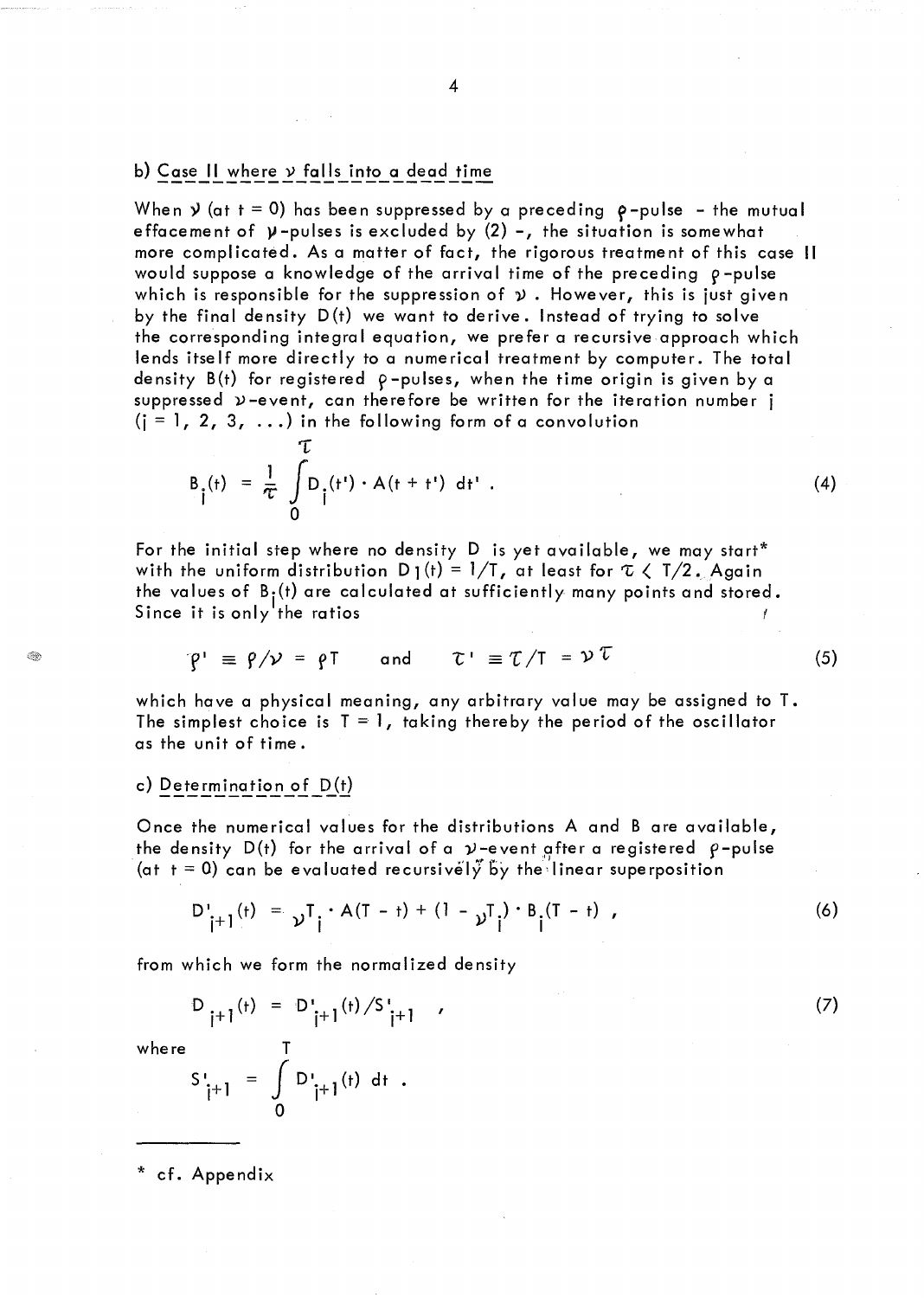Thereby in the initial round the simple approximation

$$
\gamma_{\mathbf{I}} = \left[1 + \rho \mathcal{L} \left(1 - \mathcal{V} \mathcal{L}\right)\right]^{-1} \tag{8}
$$

may be used for the transmission factor of the oscillator pulses\*. In subsequent iterations this value is steadily improved by using the semiempirical quantity

$$
\nu^{T}i = \frac{1 - (\mu_{i} - 1)\rho^{T}}{1 + \rho^{T}(1 - \mu_{i}\nu^{T})} \tag{9}
$$

The meaning of  $\mu$  , will be explained below. The special forms chosen in (8) and (9) for the  $^{\prime}$   $\!u$  -transmission result from the complete theory for the superimposed process; its justification has to be deferred to a subsequent report.

Figure 1 gives an example for the shapes of the (final) densities A, Band D.

# 3. Calculation of the correction factor  $\mu$

After each new result  $D_i(t)$  in the recursive evaluation of the normalized density D(t), we determine the effective loss  ${}_{\mathcal{V}}\mathcal{L}_{\textbf{i}}$  of  $\mathcal{V}$  -events produced by the dead time of the registered  $\,\varphi$  -pulse at  $\,\dot{t} = ^\mathsf{I} \mathsf{0}.$  This loss is given by

$$
\gamma \ell_i = \int_0^L D_i(t) dt .
$$
 (10)

The ratio of this value to the loss corresponding to a hypothetical uniform density  $D''(t) = U(t) \cdot \nu$  for the subsequent oscillator pulses will be called  $\mu$  for iteration number j, hence  $\tau$ 

$$
\mu_{\mathbf{i}}(p', \mathbf{t}') = \frac{\mathbf{v}^{\mathbf{j}}}{\int_{0}^{\mathbf{v}} D_{\mathbf{u}}(\mathbf{t}) d\mathbf{t}} = \frac{1}{\mathbf{v}^{\mathbf{i}}}\int_{0}^{\mathbf{v}} D_{\mathbf{i}}(\mathbf{t}) d\mathbf{t}
$$
 (11)

This is the factor appearing in (9).

For given values of  $\rho$  ,  $\nu$  and  $\tau$ , or more precisely for the two corresponding ratios  $\rho$  and  $\tau$  defined in (5), the auxiliary densities A, B<sub>i</sub> and D<sub>i</sub> are determined recursively and for each round the corresponding correction factor  $\mu_{\,\mathrm{i}}$  as defined in (11) is calculated. This evaluation is repeated till  $\mu_{\texttt{i}}$  becomes stable (at  $\mu$  , say), as is easily controlled by comparing consecutive values. In this way, the values for  $\mu$  listed in Table 2 have been calculated on our IBM 1130 computer. The accuracy of the values given has been checked in various ways and it is believed that only in some rare cases the uncertainty will exceed one unit of the last decimal given.

\* cf. Appendix

Œ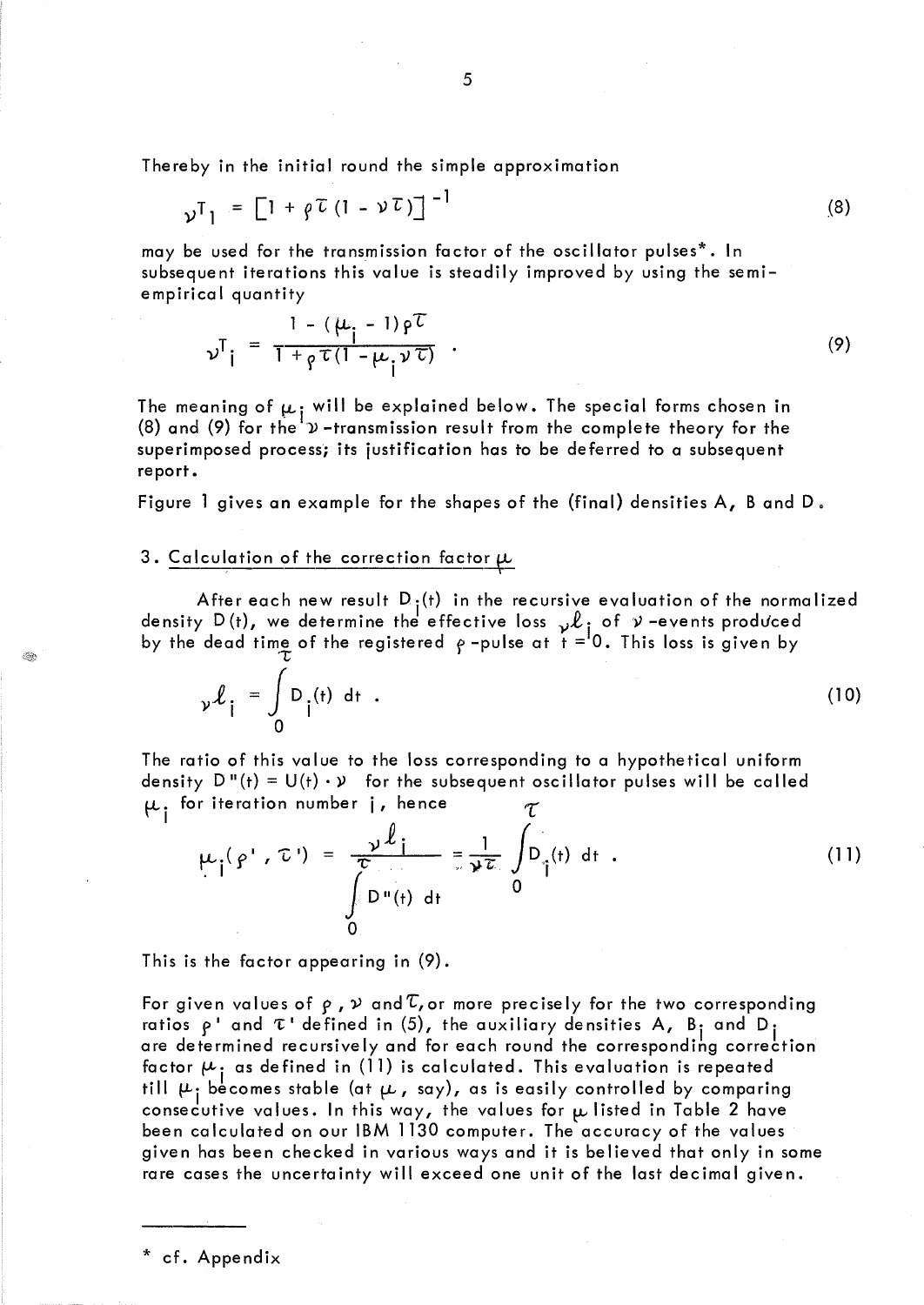

Í.

Fig. 1 – The densities A(t), B(t) and D(t). The example chosen<br>corresponds to the parameters  $\rho' = 3$  and  $\tau' = 0.2$ .

 $\ddot{\delta}$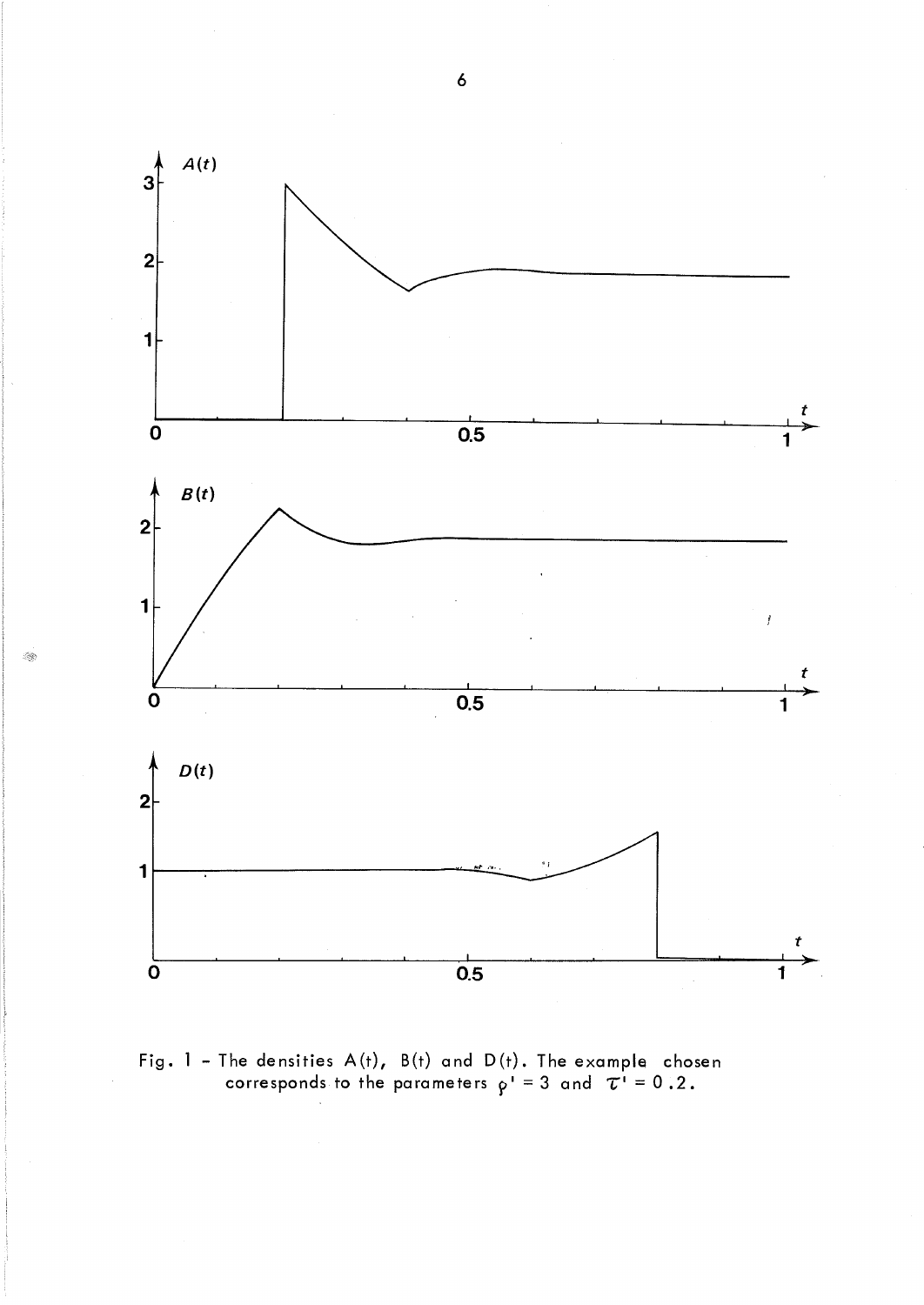| $\tau'$ | $\rho' = 0.00$ | 0.01   | 0,02         | 0.03   | 0.04   | 0.05   | 0.06   | 0.07   | 0.08   | 0.09   |                      |
|---------|----------------|--------|--------------|--------|--------|--------|--------|--------|--------|--------|----------------------|
| 0.00    | 1.0000         | 1.0000 | 1,0000       | 1.0000 | 1.0000 | 1.0000 | 1,0000 | 1.0000 | 1,0000 | 1.0000 |                      |
| 0.05    | 1.0526         | 1.0526 | 1.0526       | 1.0526 | 1.0525 | 1.0525 | 1.0525 | 1.0524 | 1.0524 | 1.0524 |                      |
| 0.10    | 1.1111         | 1.1110 | 1.1109       | 1.1107 | 1.1106 | 1.1105 | 1.1104 | 1.1103 | 1.1101 | 1.1100 |                      |
| 0.15    | 1.1765         | 1.1762 | 1.1759       | 1.1755 | 1.1752 | 1.1749 | 1.1746 | 1.1743 | 1.1740 | 1.1737 |                      |
| 0.20    | 1.2500         | 1.2494 | 1.2488       | 1.2481 | 1.2475 | 1.2469 | 1.2463 | 1.2457 | 1.245  | 1.2445 |                      |
| 0.25    | 1.3333         | 1.3322 | 1.3311       | 1.3300 | 1.3290 | 1.3279 | 1.3268 | 1.3257 | 1.3247 | 1.3236 |                      |
| 0.30    | 1.4286         | 1.4267 | 1.4249       | 1.4231 | 1.4213 | 1.4196 | 1.4178 | 1.4161 | 1.4143 | 1.4126 |                      |
| 0.35    | 1.5385         | 1.5356 | 1.5328       | 1.5300 | 1.5273 | 1.5245 | 1.5218 | 1.5191 | 1.5164 | 1.5137 |                      |
| 0.40    | 1.6667         | 1.6631 | 1.6595       | 1.6560 | 1.6524 | 1.6489 | 1.6454 | 1.6420 | 1.6386 | 1.6352 |                      |
| 0.45    | 1.8182         | 1.8140 | 1.8098       | 1.8057 | 1.8015 | 1.7974 | 1.7934 | 1.7893 | 1.7853 | 1.7813 |                      |
| 0.50    | 2.0000         | 1.9950 | 1.9901       | 1.9852 | 1.9803 | 1.9754 | 1.9706 | 1.9658 | 1.9611 | 1.9563 | $\blacktriangleleft$ |
| 0.55    | 1.8182         | 1.8157 | $1.8132_{*}$ | 1.8108 | 1.8083 | 1.8058 | 1.8033 | 1.8008 | 1.7984 | 1.7959 |                      |
| 0.60    | 1.6667         | 1.6658 | 1.6650       | 1.6641 | 1.6632 | 1.6624 | 1.6615 | 1.6605 | 1.6596 | 1.6587 |                      |
| 0.65    | 1.5385         | 1.5384 | 1.5383.      | 1.5383 | 1.5382 | 1.5381 | 1.5380 | 1.5379 | 1.5378 | 1.5376 |                      |
| 0.70    | 1.4286         | 1.4286 | 1.4286       | 1.4286 | 1.4286 | 1.4286 | 1.4286 | 1.4285 | 1.4285 | 1.4285 |                      |
| 0.75    | 1.3333         | 1.3333 | 1.3333       | 1.3333 | 1.3333 | 1.3333 | 1.3333 | 1.3333 | 1.3333 | 1.3333 |                      |
| 0.80    | 1.2500         | 1.2500 | 1.2500       | 1.2500 | 1.2500 | 1.2500 | 1.2500 | 1.2500 | 1.2500 | 1.2500 |                      |
| 0.85    | 1.1765         | 1.1765 | 1.1765       | 1.1765 | 1.1765 | 1.1765 | 1.1765 | 1.1765 | 1.1765 | 1.1765 |                      |
| 0.90    | 1.1111         | 1.1111 | 1.1111       | 1.1111 | 1.1111 | 1.1111 | 1.1111 | 1.1111 | 1.1111 | 1.1111 |                      |
| 0.95    | 1.0526         | 1.0526 | 1.0526       | 1.0526 | 1.0526 | 1.0526 | 1.0526 | 1.0526 | 1.0526 | 1.0526 |                      |
| 1.00    | 1,0000         | 1.0000 | 1.0000       | 1,0000 | 1.0000 | 1,0000 | 1.0000 | 1.0000 | 1.0000 | 1.0000 |                      |

Table 2a - Numerical values of the correction factor  $\mu$  ( $\rho$ ',  $\tau$ ') for  $\rho' = 0.00$  (0.01) 0.09 and  $\tau' = 0.00$  (0.05) 1.00. The limiting values for  $\rho' = 0$  and for  $\tau' = 0$  or 1 are given for interpolation.

◎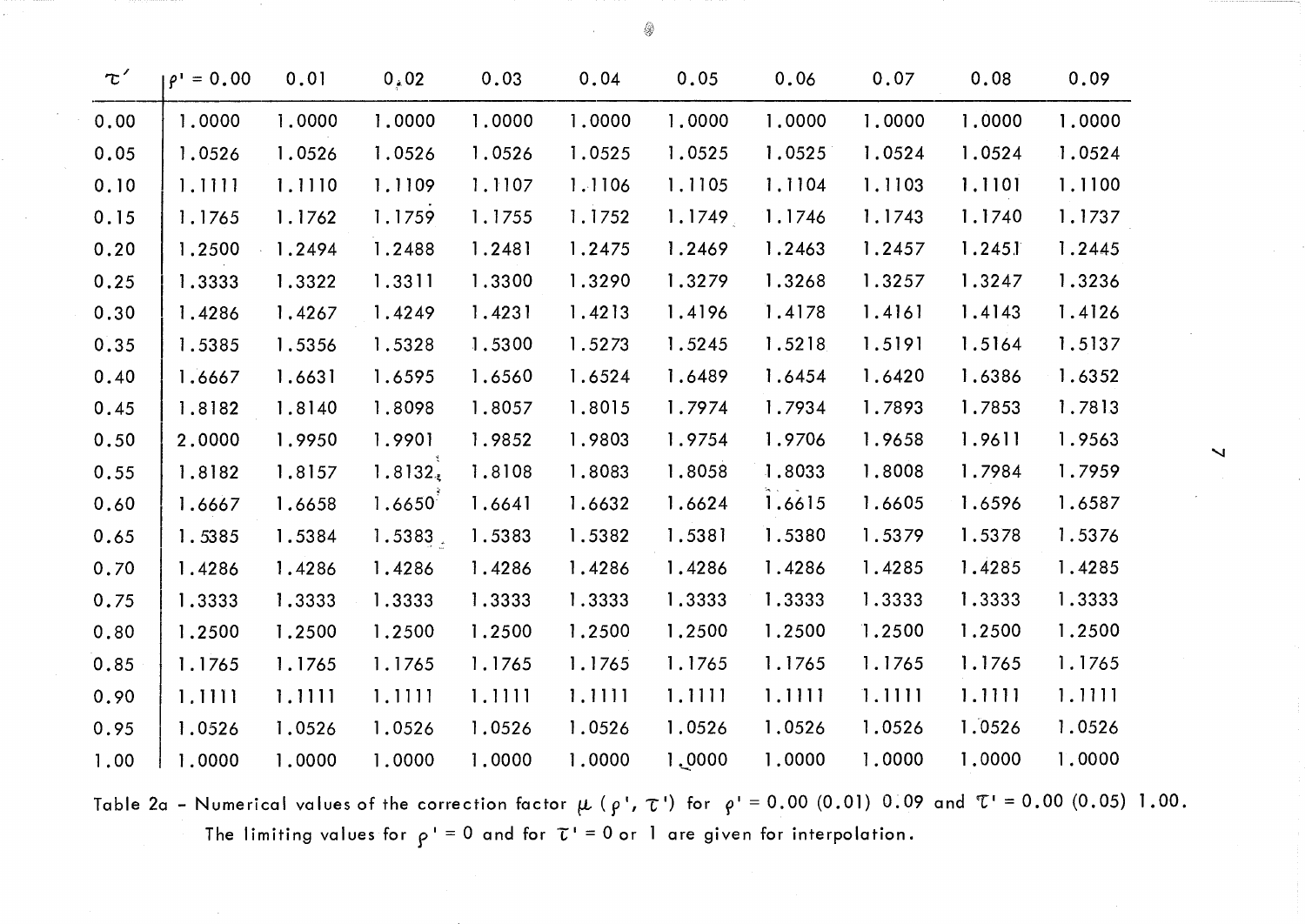| $\tau'$ | $\rho' = 0.1$ | 0.2    | 0.3     | 0.4    | 0.5    | 0.6              | 0.7    | 0.8    | 0.9    | 1.0    |          |
|---------|---------------|--------|---------|--------|--------|------------------|--------|--------|--------|--------|----------|
| 0.00    | 1.0000        | 1,0000 | 1.0000  | 1.0000 | 1.0000 | 1,0000           | 1.0000 | 1.0000 | 1.0000 | 1.0000 |          |
| 0.05    | 1.0524        | 1.0521 | 1.0518  | 1.0516 | 1.0513 | 1.0510           | 1.0508 | 1.0505 | 1.0502 | 1.0500 |          |
| 0.10    | 1.1099        | 1.1087 | 1.1075  | 1.1064 | 1.1053 | 1.1042           | 1.1031 | 1.1020 | 1.1010 | 1.1000 |          |
| 0.15    | 1.1734        | 1.1705 | 1.1676  | 1.1648 | 1.1622 | 1.1596           | 1.1571 | 1.1546 | 1.1523 | 1.1500 |          |
| 0.20    | 1.2439        | 1.2381 | 1.2326  | 1.2273 | 1.2222 | 1.2174           | 1.2128 | 1.2083 | 1.2041 | 1.2000 |          |
| 0.25    | 1.3226        | 1.3125 | 1.3030  | 1.2942 | 1.2858 | 1.2779           | 1.2704 | 1.2633 | 1.2565 | 1.2501 |          |
| 0.30    | 1.4109        | 1.3946 | 1.3795  | 1.3654 | 1.3525 | 1.3404           | 1.3292 | 1.3188 | 1.3091 | 1.3001 |          |
| 0.35    | 1.5111        | 1.4857 | 1.4620  | 1.4401 | 1.4197 | 1.4008           | 1.3832 | 1.3667 | 1.3515 | 1.3373 |          |
| 0.40    | 1.6318        | 1.5992 | 1.5687  | 1.5402 | 1.5135 | 1.4884           | 1.4650 | 1.4430 | 1.4224 | 1.4030 |          |
| 0.45    | 1.7773        | 1.7390 | 1.7030  | 1.6693 | 1.6376 | 1.6078           | 1.5798 | 1.5534 | 1.5286 | 1.5052 |          |
| 0.50    | 1.9516        | 1.9064 | 1.8639  | 1.8242 | 1.7870 | 1.7520           | 1.7192 | 1.6883 | 1.6594 | 1.6321 | $\infty$ |
| 0.55    | 1.7934        | 1.7687 | 1.744k  | 1.7199 | 1.6960 | 1.6727           | 1.6500 | 1.6279 | 1.6064 | 1.5857 |          |
| 0.60    | 1.6577        | 1.6477 | 1.6368  | 1.6250 | 1.6125 | 1.5994           | 1.5860 | 1.5722 | 1.5581 | 1.5440 |          |
| 0.65    | 1.5375        | 1.5357 | 1.5330. | 1.5294 | 1.5251 | 1.5200           | 1.5141 | 1.5076 | 1.5005 | 1.4929 |          |
| 0.70    | 1.4285        | 1.4283 | 1.4278  | 1.4271 | 1.4261 | 1.4249           | 1.4232 | 1.4212 | 1.4189 | 1.4161 |          |
| 0.75    | 1.3333        | 1.3333 | 1.3333  | 1.3333 | 1.3332 | 1.3331           | 1.3329 | 1.3326 | 1.3323 | 1.3318 |          |
| 0.80    | 1.2500        | 1.2500 | 1.2500  | 1.2500 | 1.2500 | 1.2500           | 1.2500 | 1.2500 | 1.2500 | 1.2500 |          |
| 0.85    | 1.1765        | 1.1765 | 1.1765  | 1.1765 | 1.1765 | 1.1765           | 1.1765 | 1.1765 | 1.1765 | 1.1765 |          |
| 0.90    | 1.1111        | 1.1111 | 1.1111  | 1,1111 | 1.1111 | 1.1111           | 1.1111 | 1.1111 | 1.1111 | 1.1111 |          |
| 0.95    | 1.0526        | 1.0526 | 1.0526  | 1.0526 | 1.0526 | 1.0526           | 1.0526 | 1.0526 | 1.0526 | 1.0526 |          |
| 1.00    | 1,0000        | 1.0000 | 1.0000  | 1,0000 | 1,0000 | $l_{\star}$ 0000 | 1.0000 | 1.0000 | 1,0000 | 1,0000 |          |

4

Table 2b - As in Table 2a, for  $\rho' = 0.1 (0.1) 1.0$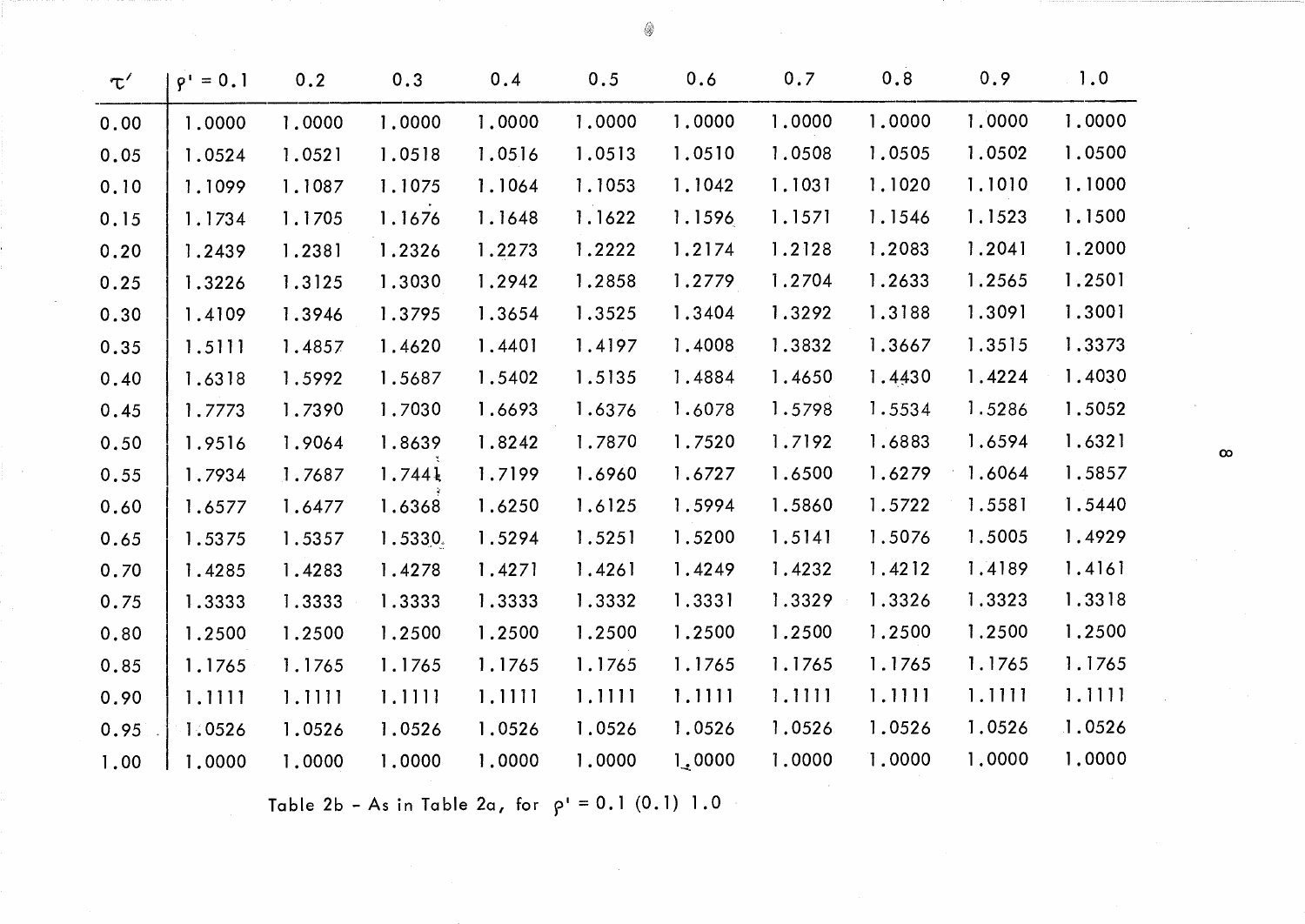| $\tau'$ | $\rho' = 1$ | $\overline{2}$ | 3         | 4      | 5      | 6      | $\overline{7}$ | 8      | 9      | $10^{\circ}$ |  |
|---------|-------------|----------------|-----------|--------|--------|--------|----------------|--------|--------|--------------|--|
| 0.00    | 1.0000      | 1.0000         | 1.0000    | 1.0000 | 1,0000 | 1.0000 | 1.0000         | 1.0000 | 1,0000 | 1,0000       |  |
| 0.05    | 1.0500      | 1.0476         | 1.0455    | 1.0435 | 1.0417 | 1.0400 | 1.0385         | 1.0370 | 1.0357 | 1.0345       |  |
| 0.10    | 1.1000      | 1.0909         | 1.0833    | 1.0769 | 1.0714 | 1.0667 | 1.0625         | 1.0588 | 1.0556 | 1.0526       |  |
| 0.15    | 1.1500      | 1.1304         | 1.1154    | 1.1035 | 1.0937 | 1.0857 | 1.0789         | 1.0730 | 1.0680 | 1.0636       |  |
| 0.20    | 1.2000      | 1.1667         | 1.1431    | 1.1253 | 1.1113 | 1.0996 | 1.0896         | 1.0809 | 1.0734 | 1.0671       |  |
| 0.25    | 1.2501      | 1.1995         | 1.1642    | 1.1382 | 1.1190 | 1.1052 | 1.0956         | 1.0892 | 1.0847 | 1.0814       |  |
| 0.30    | 1.3001      | 1.2361         | 1.1982    | 1.1706 | 1.1474 | 1.1272 | 1.1096         | 1.0945 | 1.0816 | 1.0708       |  |
| 0.35    | 1.3373      | 1.2391         | 1.1910    | 1.1667 | 1.1522 | 1.1408 | 1.1297         | 1.1182 | 1.1082 | 1.0985       |  |
| 0.40    | 1.4030      | 1.2620         | 1.1833    | 1.1390 | 1.1148 | 1.1032 | 1.0987         | 1.0975 | 1.0966 | 1.0949       |  |
| 0.45    | 1.5052      | 1.3324         | 1.2309    | 1.1676 | 1.1262 | 1.0982 | 1.0785         | 1.0644 | 1.0543 | 1.0470       |  |
| 0.50    | 1.6321      | 1.4323         | 1.3168    | 1.2455 | 1.1987 | 1.1664 | 1.1429         | 1.1250 | 1.1113 | 1.1003       |  |
| 0.55    | 1.5857      | 1.4174         | 1.3089    | 1.2392 | 1.1930 | 1.1613 | 1.1385         | 1.1214 | 1.1081 | 1.0974       |  |
| 0.60    | 1.5440      | 1.4107         | 1.3099    | 1.2402 | 1.1924 | 1.1590 | 1.1350         | 1.1173 | 1.1040 | 1.0938       |  |
| 0.65    | 1.4929      | 1.4016         | 1.3149    | 1.2491 | 1.2019 | 1.1681 | 1.1431         | 1.1243 | 1.1097 | 1.0980       |  |
| 0.70    | 1.4161      | 1.3695         | 1.3060    | 1.2484 | 1.2036 | 1.1701 | 1.1451         | 1.1259 | 1.1111 | 1.0993       |  |
| 0.75    | 1.3318      | 1.3180         | 1.2848    | 1.2424 | 1.2035 | 1.1720 | 1.1476         | 1.1286 | 1.1137 | 1,1018       |  |
| 0.80    | 1.2500      | 1.2486         | $-1.2410$ | 1.2224 | 1.1965 | 1.1704 |                |        |        |              |  |
| 0.85    | 1.1765      | 1.1765         | 1.1763    | 1.1748 | 1.1694 | 1.1583 |                |        |        |              |  |
| 0.90    | 1.1111      | 1.1111         | 1.1111    | 1.1111 | 1.1111 | 1.1110 |                |        |        |              |  |
| 0.95    | 1.0526      | 1.0526         | 1.0526    | 1.0526 | 1.0526 | 1.0526 |                |        |        |              |  |
| 1.00    | 1,0000      | 1,0000         | 1,0000    | 1,0000 | 1.0000 | 1:0000 |                |        |        |              |  |

◈

Table 2c - As in Table 2a, for  $\rho' = 1$  (1) 10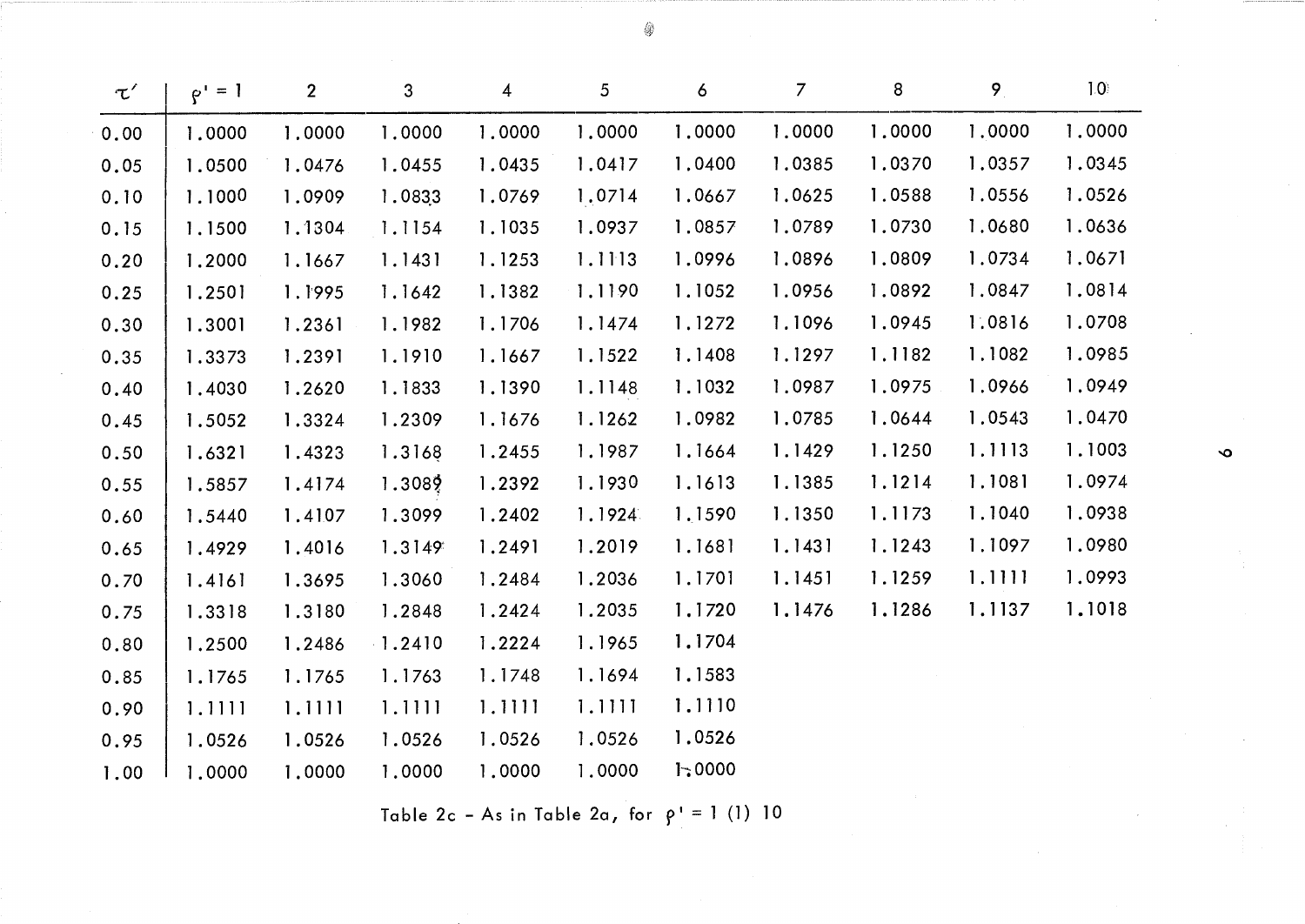| $\tau'$ | $= 10$<br>$\rho^+$ | 20     | 30     | 40     | 50     | 60     | 70     | 80     | 90     | 100    |
|---------|--------------------|--------|--------|--------|--------|--------|--------|--------|--------|--------|
| 0.00    | 1,0000             | 1,0000 | 1,0000 | 1,0000 | 1,0000 | 1,0000 | 1,0000 | 1,0000 | 1,0000 | 1,0000 |
| 0.05    | 1.0345             | 1,0256 | 1.0204 | 1.0170 | 1.0145 | 1.0127 | 1.0112 | 1.0101 | 1.0092 | 1.0085 |
| 0.10    | 1.0526             | 1.0344 | 1.0257 | 1.0212 | 1.0169 | 1.0127 | 1.0103 | 1.0098 | 1.0106 | 1.0110 |
| 0.15    | 1.0636             | 1.0412 | 1.0263 | 1.0164 | 1.0137 | 1.0160 | 1.0166 | 1.0147 | 1.0125 | 1.0107 |
| 0, 20   | 1.0671             | 1.0462 | 1.0343 | 1.0250 | 1.0200 | 1.0167 | 1.0143 | 1.0124 | 1.0110 | 1.0098 |
| 0.25    | 1.0814             | 1.0506 | 1.0333 | 1.0250 | 1.0199 | 1.0166 | 1.0141 | 1.0121 | 1.0106 | 1.0093 |
| 0.30    | 1.0708             | 1.0257 | 1.0324 | 1.0299 | 1.0228 | 1.0180 | 1.0149 | 1.0129 | 1.0117 | 1.0107 |
| 0.35    | 1.0985             | 1.0491 | 1.0332 | 1.0255 | 1.0212 | 1.0186 | 1.0170 | 1.0163 | 1.0161 | 1.0162 |
| 0.40    | 1.0949             | 1.0527 | 1.0345 | 1.0274 | 1.0230 | 1.0218 | 1.0211 | 1.0213 | 1.0221 | 1.0238 |

Table  $\ddot{\phi}$  - As in Table 2a, for  $\rho' = 10$  (10) 100

 $\bar{\xi}$ 

 $\omega$   $\mathbb{Q}$ 

 $\overline{\circ}$ 

◈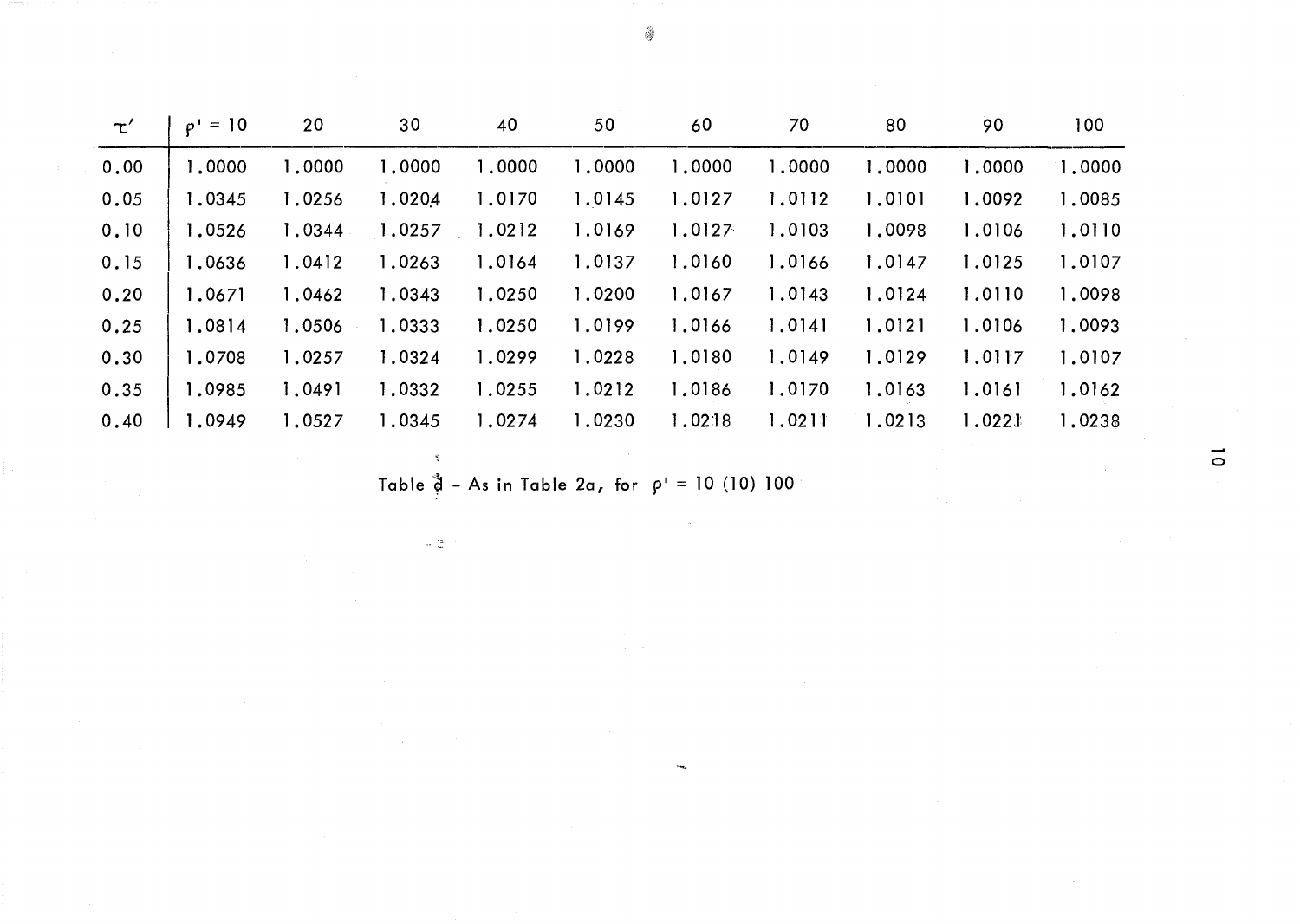As an independent check, the densities  $D(t)$  can also be obtained directly by a Monte Carlo simulation. This has been done for a number of cases and the agreement is very satisfactory (see Table 3). As an illustration, the probability densities  $D(t)$  as obtained by simulation and by calculation are given in Fig. 2. Since the Monte Carlo approach is very time consuming, it can in no way replace the direct numerical evaluation of  $\mu$  .

|                                | Correction factor $\mu$ ( $\rho$ ', $\tau$ ') |       |
|--------------------------------|-----------------------------------------------|-------|
| Measuring condition            | by Monte Carlo from Table 2c                  |       |
| $\rho' = 1, \quad \tau' = 0.1$ | $1.101 + 0.003$                               | 1.100 |
| 0.2                            | 1.201<br>0.002                                | 1.200 |
| 0.3                            | 0.002<br>1.300                                | 1.300 |
| 0.4                            | 1.402 0.002                                   | 1.403 |
| 0.5                            | 0.001<br>1.632                                | 1.632 |
| $\rho' = 5$ , $\tau' = 0.1$    | $1.071 + 0.003$                               | 1.071 |
| 0.2                            | 1.112<br>0.001                                | 1.111 |
| 0.3                            | 0.001<br>1.148                                | 1.147 |
| 0.4                            | 1.114 0.002                                   | 1.115 |
| 0.5                            | 0.002<br>1.199                                | 1.199 |

Table 3 - Comparison of some numerical values of the correction factor  $\mu$  obtained by simulation and by calculation. The result for each simulation is based on at least 10<sup>6</sup> intervals.

ť

 $(12)$ 

#### 4. Final remarks

Q.

The inconveniences associated with the purely numerical approach we have chosen to solve some of the problems which arise in connection with the source-pulser method are twofold. On the one hand, there is the trouble of calculating the tables for  $\mu$ , requiring several nights of computer time. On the other hand, apart from some simple limiting values  $\alpha s$ 

 $\mu = 1$ for  $\tau' = 0$  or  $l$ ,  $\mu = \frac{1}{0.5 + 10.5 - \tau i}$ , for  $\int_{\text{and } 0}^{1} \frac{\rho}{\xi \tau} \to 0$ 

 $\mu = 1 + 1/\rho'$  for  $\rho' \gg 1$ , and

no appropriate analytical form for the correction factor  $\boldsymbol{\mu}$  of sufficient precision is known for the moment. This drawback, we hope, is partly removed by a tabulation which should cover the whole region of practical interest. The computer programs for both the evaluation of  $\mu$  and the Monte Carlo simulation are available upon request.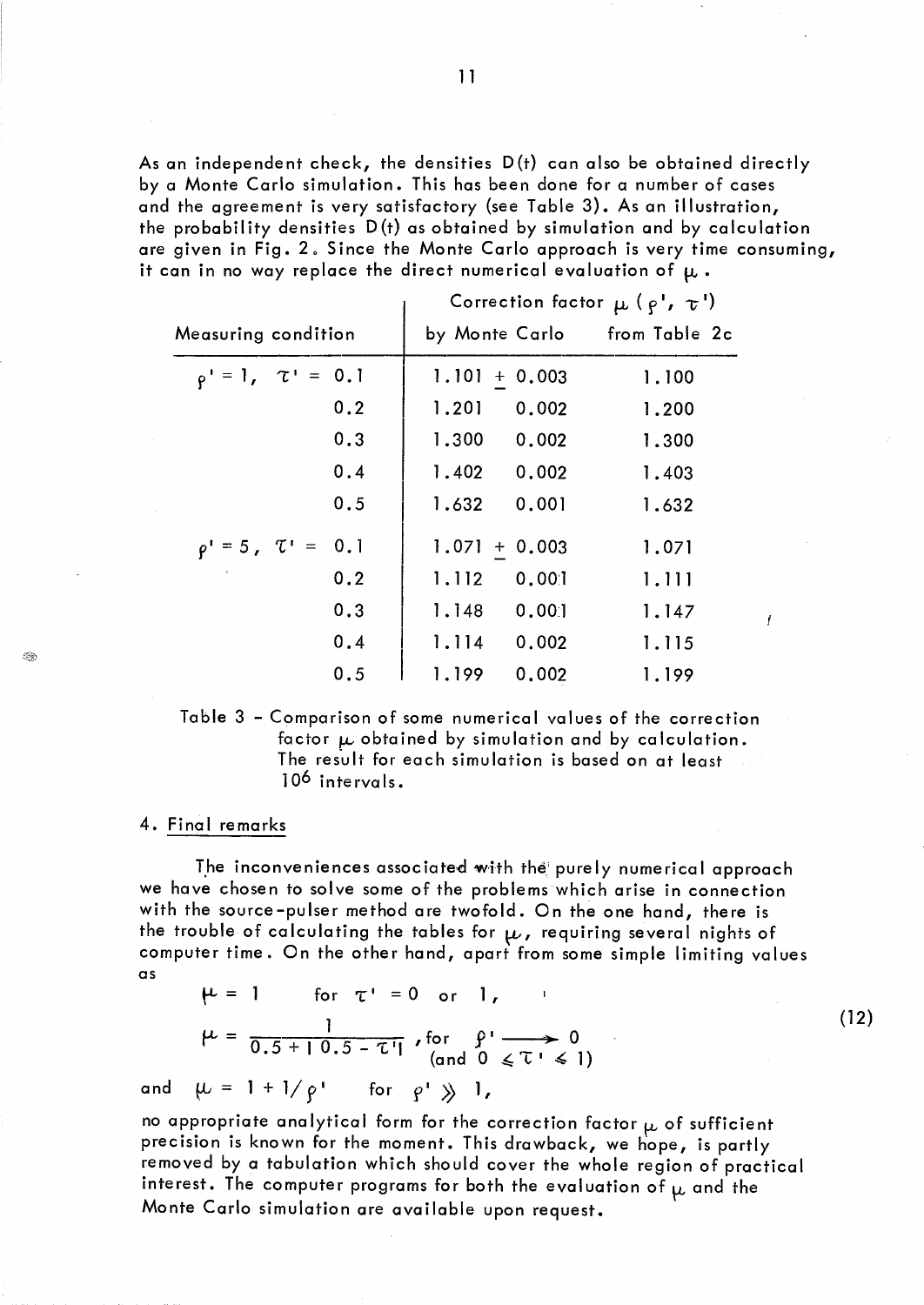

Fig. 2 - Comparison of the detailed shape of the interval density D(t) as obtained by calculation and simulation. The parameters used are  $\rho' = 5$  and  $\tau' = 0.3$ . The Monte Carlo simulation is based on  $2 \times 10^6$  intervals.

 $\otimes$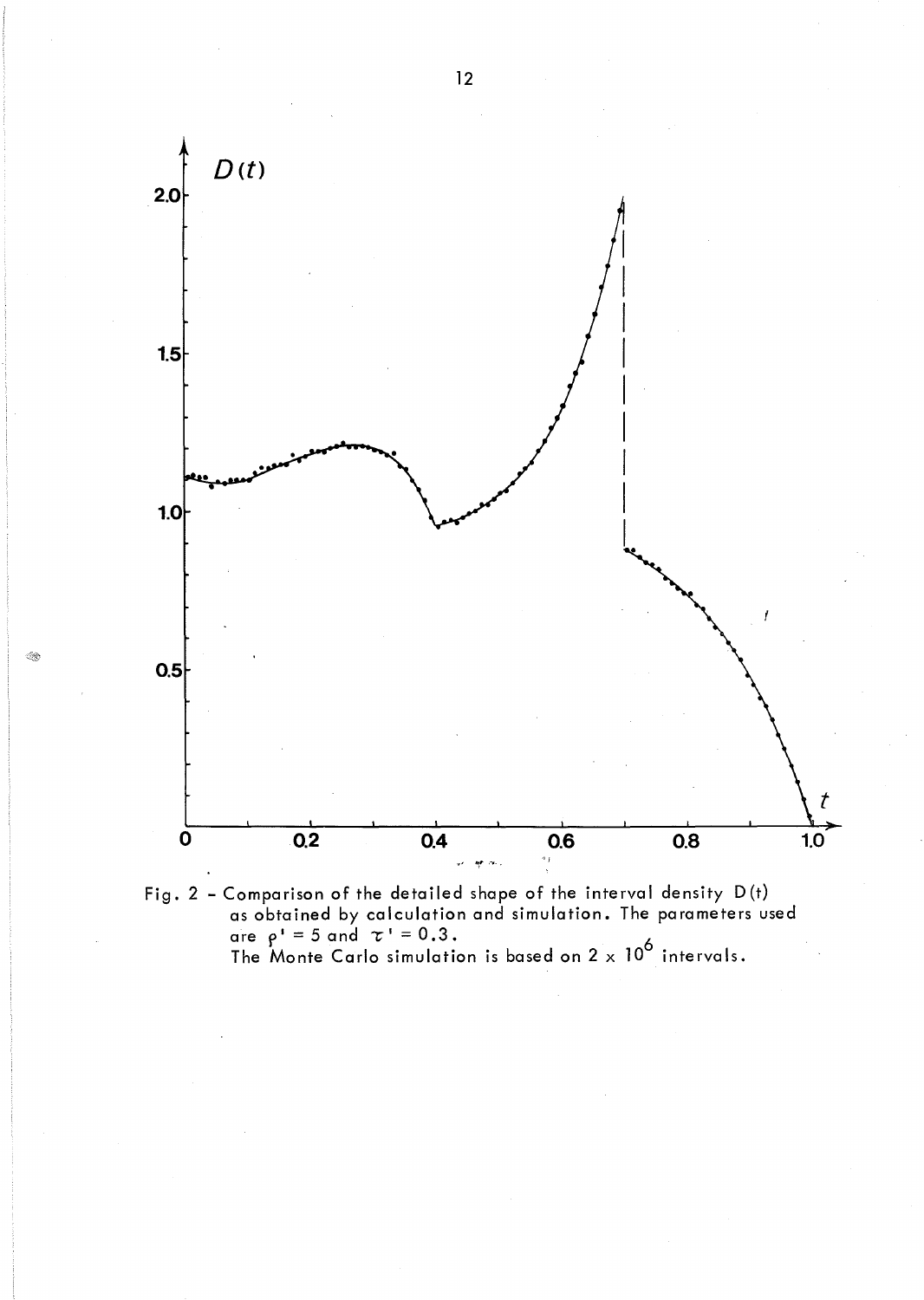For some applications it will be more convenient to use only quantities which can be measured directly. In this case, we need the correction factors  $\mu$  as a function of  $r' = r/\nu$  and  $\tau' = \tau \nu$ , where

$$
r = \frac{\rho}{1 + \rho \tau}
$$

Œ

is the measured count rate for a Poisson process of original rate  $\rho$  and a non-extended dead time  $\tau$  . Such a tabulation of  $\mu(r^*$  ,  $\tau^+)$  is actually being calculated.

In view of the rather limited application of the source-pulser method one might wonder why a numerical method arising in this context should be described in so much detail. We should mention, therefore, that this was mainly done in the (perhaps vain) hope that one or the other of the techniques applied (e.g. renewal point or iterative procedure) might proof equally useful in some of the more important problems related to coincidences and inspire somebody to try them.

We realize that for those readers who are somewhat less familiar with this technique for measuring dead times, the relevance of the correction factor  $\mu$  may be difficult to grasp. We are sure that the practical usefulness will become more evident as soon as a subsequent report on its application will be available which is now in preparation. In the meantime we cannot but hope those interested to be blessed with some patience.

### Appendix

# 'l' ~,. ..... , Reduction of the computing time

For the calculation of a whole table of correction factors  $\mu$ according to the repetitive procedure sketched in sections 2.and 3, the computing time can become quite long. It will be obvious that the convergence may be markedly improved by starting with an approximately correct value  $1^T$  for the transmission and by using a realistic initial density  $D_1(t)$ . This is why the primitive guesses mentioned before are hardly ever used.

Let us assume that the values for a  $\mu$ -table (as e.g. in Table 2) are calculated line by line. Since by a small increase of the source rate  $\rho'$   $(13)$